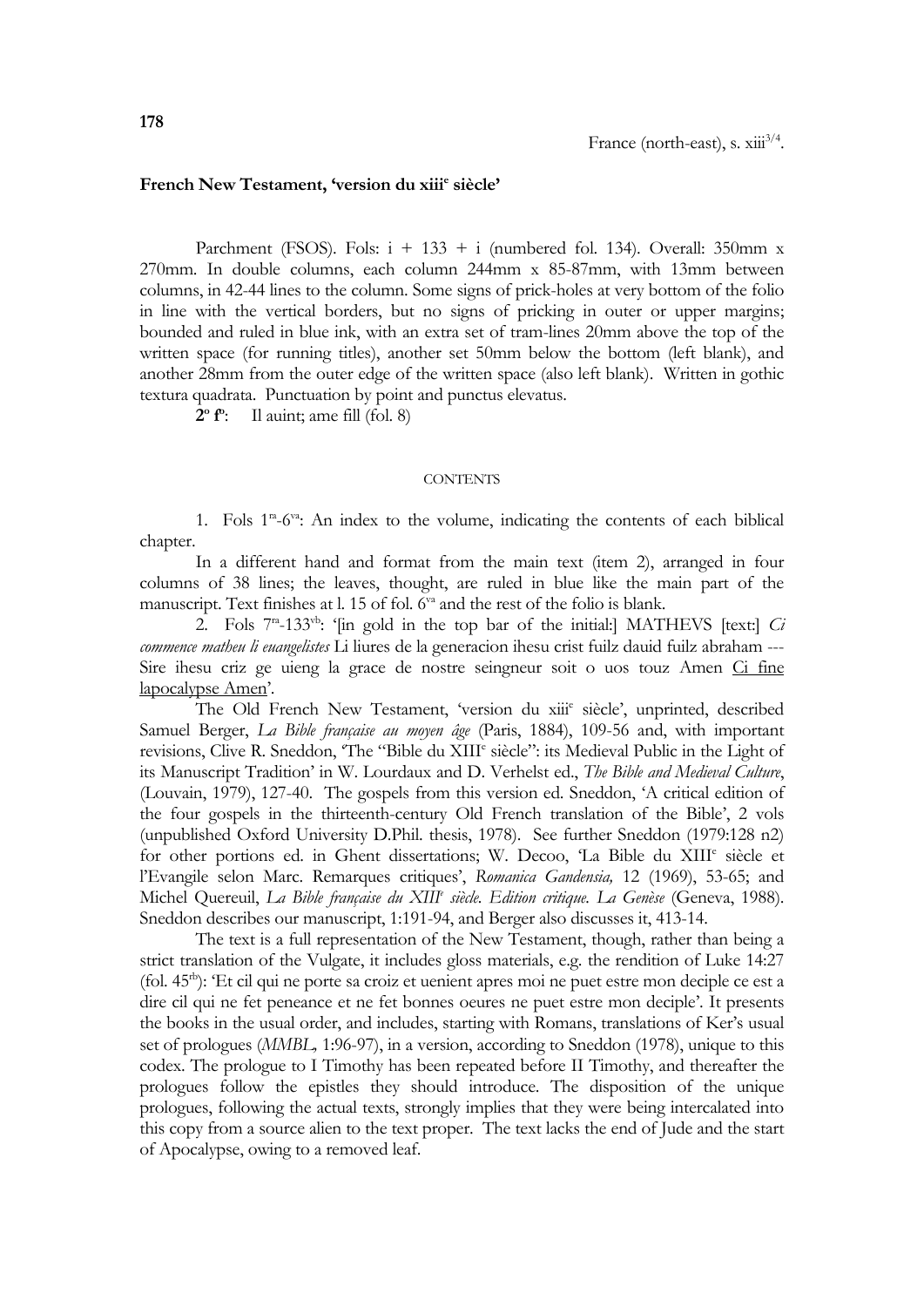The arrangement of the contents is thus: [fol.  $7^{\text{ra}}$ -22<sup>th</sup>] Matthew, [fol. 22<sup>va</sup>-33<sup>vb</sup>] Mark, [fol. 33<sup>vb</sup>-52<sup>tb</sup>] Luke, [fol. 52<sup>tb</sup>-66<sup>vb</sup>] John, [fol. 66<sup>vb</sup>] 'Li Romani sont...' (cf. *RB* 677), [fol. 67<sup>ta</sup>-73<sup>ra</sup>] Romans, [fol. 73<sup>ra-rb</sup>] 'Li chorintien sont...' (cf. *RB* 685), [fol. 73<sup>rb</sup>-79<sup>rb</sup>] I Corinthians, fol. 79<sup>rb</sup>] 'Pres ce que li corinthien...' (cf. *RB* 699), [fol. 79<sup>va</sup>-83<sup>va</sup>] II Corinthians, [fol. 83<sup>va-vb</sup>] 'Li galathien sont...' (cf. *RB* 707), [fol. 83<sup>vb</sup>-85<sup>vb</sup>] Galatians, [fol. 85<sup>vb</sup>] 'Li ephesien sont...' (cf. *RB* 715), [fol. 85vb -88ra] Ephesians, [fol. 88ra] 'Li philippensien sont...' (cf. *RB* 728), [fol. 88ra -89va] Philippians, [fol. 89<sup>va</sup>] 'Li colocensien autre...' (cf. *RB* 736), [fol. 89<sup>va</sup>-91<sup>ra</sup>] Colossians, [fol. 91<sup>ra</sup>] 'Li thessalonicensien sont...' (cf. *RB* 747), [fol. 91<sup>ra</sup>-92<sup>va</sup>] I Thessalonians, [fol. 92<sup>va</sup>] 'Aus thessalonicensiens escrit...' (cf. RB 752), [fol. 92<sup>va</sup>-93<sup>tb</sup>] II Thessalonians, [fol. 93<sup>tb</sup>] 'Li apostres endoctrine...' (cf. RB 765), [fol. 93<sup>rb</sup>-95<sup>ra</sup>] I Timothy, [fol. 95<sup>ra</sup>] 'Li apostres endoctrine...' (cf. *RB* 765), [fol. 95<sup>ra</sup>-96<sup>th</sup>] II Timothy, [fol. 96<sup>th</sup>] 'Sainz Pouls escrit...' (cf. *RB* 772), [fol. 96va -97rb] Titus, [fol. 97rb] 'Li apostres amonneste...' (cf. *RB* 780), [fol. 97rb-vb] Philemon, [fol. 97<sup>th</sup>] 'Li apostres fet letres...' (cf. RB 783), [fol. 97<sup>th</sup>-102<sup>va</sup>] Hebrews, [fol. 102<sup>va-vb</sup>] 'Nos devons dire...' (cf. RB 793), [fol. 102<sup>vb</sup>-119<sup>va</sup>] Acts, [fol. 119<sup>va</sup>-126<sup>vb</sup>] Catholic Epistles, ending imperfectly at v.5 of Jude<sup> $\parallel$ </sup> [fol. 127<sup>ta</sup>-133<sup>vb</sup>] Apocalypse, acephalous, opening at 2:12.

Although only the New Testament, the manuscript is most likely not part of a twovolume set, since, in two-volume format, this Bible version usually is split at Proverbs; at least one other example of an independent New Testament is known. That said, as Berger points out (119), manuscripts like this one often accompany, as a second part, the Old Testament portions of Guiart des Moulins's *Bible historiale*. However, Sneddon's extensive researches have not discovered any companion volume for ours. Sneddon considers this manuscript with three others to represent the earliest recension of the translation, which he proposes has was made 'as a result of royal interest', may have been composed in Orleans but, by 1260, was more widely available: id., 'Pour l'édition critique de la Bible française du XIIIe siècle' in Lino Leonardi ed., *La Bibbia in italiano tra Medioevo e Rinascimento* (Florence, 1998), pp. 229-246; 'On the creation of the *Old French Bible*', *Nottingham Medieval Studies,* xlvi (2002), 25-44, and 'The Old French Bible' in Susan Boynton and Diane J. Reilly ed., *The Practice of the Bible in the Middle Ages: Production, Reception, and Performance in Western Christianity* (New York: Columbia University Press, 2011), 296-314.

Two early readers leave their mark in this manuscript; one regularly adds a descending horizontal *manicula* in both the contents list and the main text (fol. 1-2, 8<sup>v</sup>, 9, 11, 13<sup>v</sup>, 15<sup>v</sup> (with words), 16, 18<sup>v</sup> (with words), 23, 23<sup>v</sup>, 25<sup>v</sup>, 26<sup>v</sup>-30, 31 (word only), 39<sup>v</sup>, 41, 43-47<sup>v</sup>, 54, 101). Another reader intervenes only twice, later in the volume (fol. 127, 128<sup>v</sup> ).

COLLATION  $1^6$  2-16<sup>8</sup> 17<sup>6</sup> (+1, the last added as fol. 133, with its conjoint stub wrapped around first leaf of the quire). No catchwords; two surviving signatures, in an informal hand, 'b iiij' on fol. 98, 'e iiij' on fol. 122.

TEXTUAL PRESENTATION AND DECORATION Headings in red. Each book introduced by a large (variously sized) historiated initial, that for Matthew (fol.  $7<sup>en</sup>$ ) most extensive, sixteen lines, a Jesse tree rising from the slumbering Adam, with the Virgin in the centre, in the four shoots David, Solomon, Joseph, and Jacob, surmounted by Christ in majesty holding the open book; the initial itself a champe type, extended into a blue and violet bar in the upper margin with 'Mathevs' in gold leaf. The subjects of the initials opening the other books are:

Fol. 22va: John the Baptist standing on the River Jordan preaching to a seated crowd (Mark 1:4-5).

Fol. 33vb: Angel appearing to Zacharias, before an altar

Fol. 52rb: John the Evangelist seated and writing at a lectern

Fol. 67ra: bearded Paul seated at a writing stand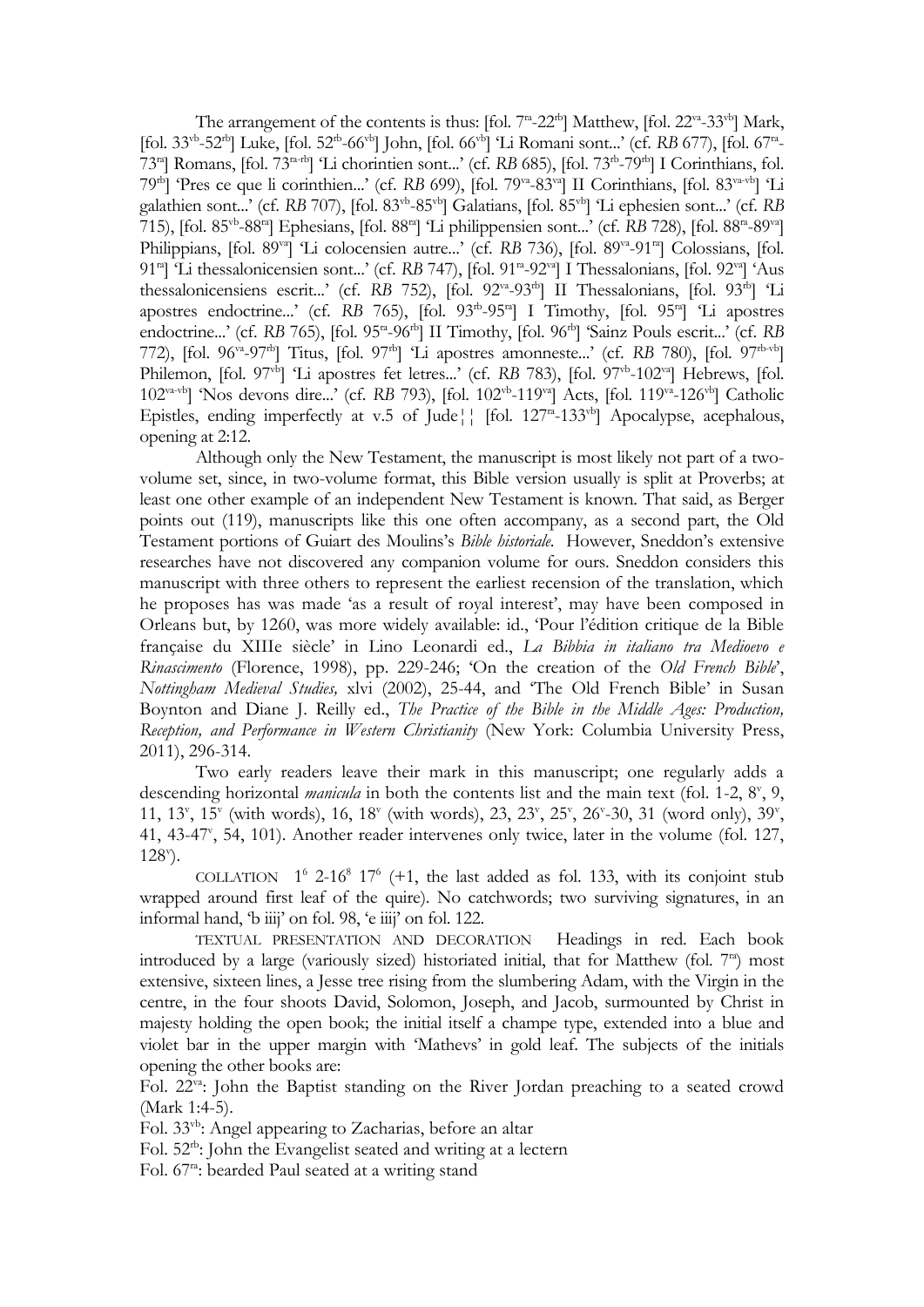Fol. 73<sup>th</sup>: 'P' divided into two images, above the bar a bald Paul with upright sword preaching to a crowd, and below the bar, Paul baptizing a naked man in a small red font Fol. 79va: at centre, a seated Paul with upright sword surrounded by four full and two half

roundels, depicting scenes of him in discussion

Fol. 83vb: a similar set of roundels to previous

Fol. 85<sup>vb</sup>: divided horizontally into two scenes, the upper twice showing bald Paul with upright sword with the apostles, and the lower twice showing Paul in a similar attitude but preaching before seated men

Fol. 88<sup>ra</sup>: bearded Paul with upright sword surrounded by men, including (incongruously) a bishop

Fol. 89<sup>va</sup>: a seated Paul writing, with on-lookers (drollery in bottom margin)

Fol. 91ra: similar to previous

Fol. 92<sup>va</sup>: two roundels of Paul with upright sword in discussion, with a third roundel placed behind those depicting twice a seated Paul writing at a desk

Fol. 93<sup>th</sup>: a seated Paul writing, with on-lookers (drollery in bottom margin)

Fol. 95<sup>ra</sup>: two roundels of Paul with upright sword in discussion, upper one with a scroll ('s. pol la seconde') and two half roundels of seated Paul writing at a desk

Fol. 96<sup>va</sup>: similar to previous

Fol. 97<sup>th</sup>: Paul seated at a writing stand, with a group of on-lookers

Fol. 97<sup>vb</sup>: two roundels, one above the other, the top having Paul seated at a desk, the bottom him preaching, with a third roundel placed behind them depicting Paul with his upright sword and a listening crowd

Fol. 102vb: rectangle full column width with four roundels (the Last Supper, showing Christ with eight men behind the dinner table; the Ascension; Pentecost, with the Holy Spirit taking the form of an eagle; St Peter with his key in discussion) above the historiated initial with two scenes of St Peter

Fol. 119va (James): a strip with three roundels of James preaching

Fol. 121<sup>th</sup> (I Peter): 'P' divided into three sections, each showing a seated Peter preaching (with drollery in bottom margin)

Fol. 123rb (II Peter): Peter with his key preaching

Fol. 124va (I John): John, with open book, preaching

Fol. 126<sup>th</sup> (II John): two images of John, the upper showing him seated at a writing stand with on-lookers and the lower him preaching with an open book

Fol. 126va (III John): similar to previous.

At fol. 126<sup>vb</sup>, Jude opens with no image and that for Apocalypse is lost through removal of the leaf.

In the first three gospels and after quire 11, chapters introduced by in-column roman numerals in alternate red and blue and two-line blue lombards with red flourishing with an extended red and blue bar for much of the column. The text is divided by red-slashed capitals. Running titles in large lombards, alternate red and blue, with flourishing in both colours.

From John 2 to Ephesians 4 (fols 53-86, the last two leaves of quire 7 to quire 11), each chapter has an historiated initial, with summary narrative images, usually three or four of them in boxes, circles, or lozenges; these intermittently, again probably on a quire basis, are supplemented with animals, centaurs, monsters, knights, etc. in the lower margin -- and these drolleries continue after illumination of chapter openings ceases, e.g. an archer shooting a man in the arse (fol.  $91^{\text{ra}}$ , cf. fol.  $121^{\text{rb}}$ ), a man preparing to slaughter an ox (fol. 93<sup>th</sup>), a lion attacking a stag (fol. 95<sup>ra</sup>). Sneddon (1978:192) identifies the atelier responsible for the illumination with the one which decorated another copy of this text, Bern: Burgerbibliothek, MS 28. In contrast, Doris Oltrogge, *Die Illustrationszyklen zur 'Histoire ancienne jusqu'à César' (1250-1400)* (Frankfurt am Main, 1989), 16 suggests that the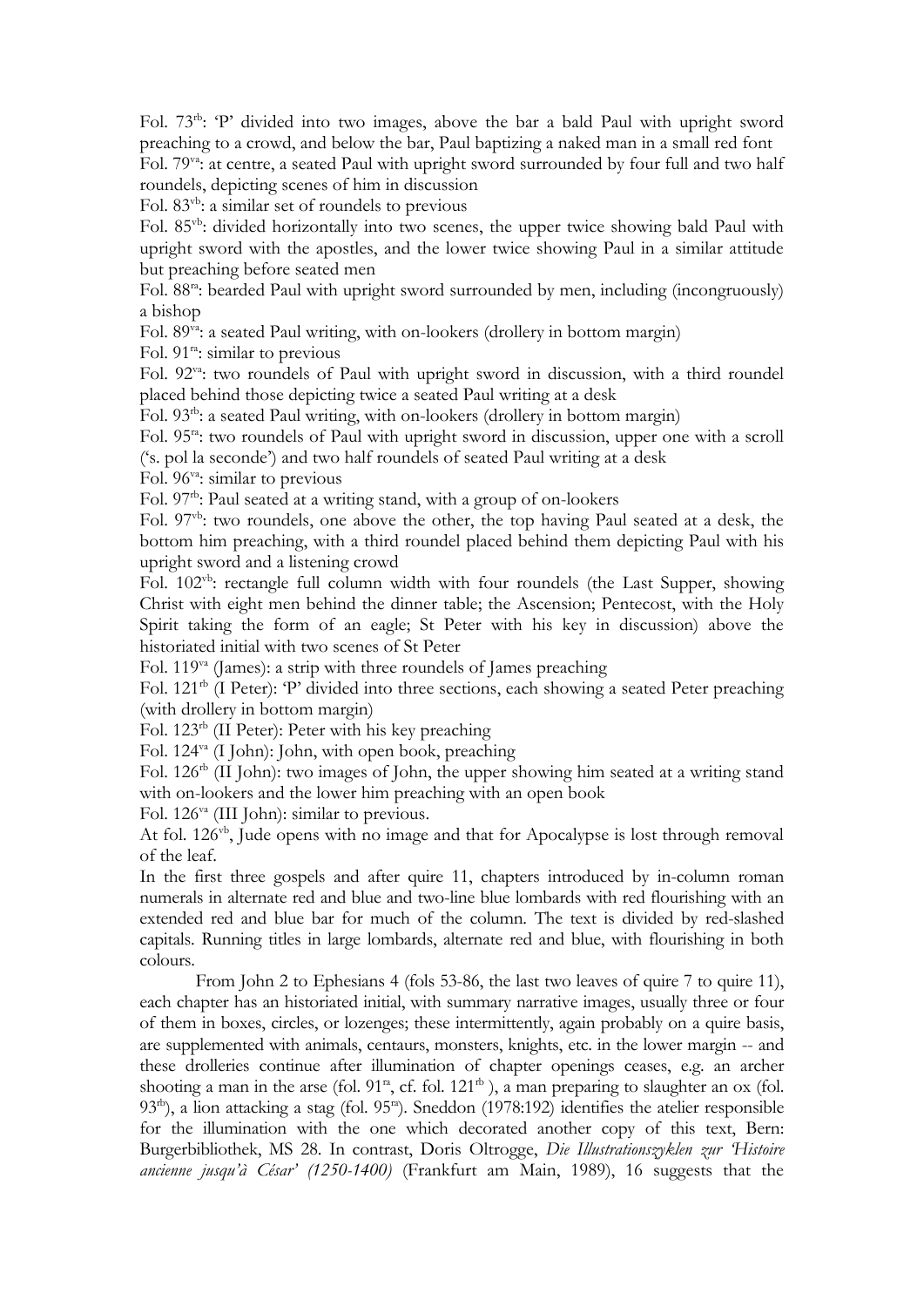illuminations are related to three copies of the *Historie* and one further manuscript, the four being The Hague: Koninklijke Bibliotheek, MS 78 D 47; London: BL, MS Add. 19669; Pommersfelden: Gräflich Schönborn'sche Schlossbibliothek, MS 295, and Paris: BnF, MS nouv. acq. fran. 23686. She suggests all come from Lille in the third quarter of the thirteenth century, an attribution accepted by Elizabeth Morrison et al. ed., *Imagining the Past in France* (Los Angeles CA, 2010), 101, though it is also noted there that François Avril has made the alternative suggestion of Soissons / Compiègne as the location of the workshop. Alison Stones, *A Survey of Manuscripts Illuminated in France. Gothic Manuscripts 1260-1320*, 2 parts in 4 vols (London, 2013-14), ii/2:127 (note 3) rejects the association with the Bern manuscript and suggests the date of the illumination must be c. 1270 at the latest. See AT no. 672 (67) – they place production at Paris, s.  $xiii^{3/4}$  – and plate xl (fols 7<sup>ra</sup> and 79va).

BINDING Plain brown leather over millboards, with a thin gold stamped fillet, early s. xvii. Sewn on six thongs. On a red leather tab in the top spine compartment in gilt 'Novve. Testa.'. Nails (17mm apart) and staining from a chain staple in Watson's position 4 (see PROVENANCE). Nailholes on the back pastedown (but not in the lower board), apparently for the seatings of two straps, implying an earlier French binding running from the lower to the upper board. Edges red speckled. The front pastedown is old parchment, conjoint with the front flyleaf fol. i (manuscript waste, with bounds and rules in reddish brown ink for a text in double columns), with a ChCh bookplate; the rear pastedown and rear flyleaf (fol. 134) are a bifolium formed by binding in sideways, with both head and tail at the leading edge, part of a Latin document, recording an arbitration agreement to be enforced by an unnamed archbishop of Lyons in the jurisdiction of Mâcon (in French secretary, s. xv med.).

PROVENANCE Extensive indications of late medieval and early modern ownership and use in France, primarily in or near Mâcon: see not only (a) the document forming the rear flyleaf and pastedown but also (b) the motto 'A triste [a heart] Ioye desplaict' (read by AT as a name 'Jove Desplacet') (fol. 1, s. xvi); (c) beneath a shield with a growing oak and acorn, 'Hane<..>' (fol. 1, s. xv) and the note 'Le penultime jour de octobre l'an mil cinq cens quarante quatre je Sebastien Tixier clerc de greffe au baillis t(er)re de Mascon ayt escript ce que dessus en la ville de Treffort en Bresse estant illec venu pour les affaires de messire Jehan Hanel avec Maistre Pierre Gras, chorial en lesglise Cathedral sainct Vincent de Mascon' (fol. 1, as recorded by Sneddon; Treffort-Cuisiat is about 35 miles east of Mâcon); (d) the 'Hane<..> inscription has been altered and extended to 'Iehan baptiste deforest', and '1431 Valois' added beneath (fol. 1, s. xvii).

The manuscript was given to ChCh in 1692, by Moses Le Cartier. Of French origin, he was ordained into the Church of England in 1686, in which year he also became chaplain of Christ Church and was awarded an MA by a decree of Convocation in 1686 (*AO*, 245). He held the chaplaincy until 1695, when he became rector of Shellingford (then Berks, now Oxon) until his death in October 1736. Among his correspondents were the bibliographers Edward Bernard and Thomas Smith, with both of whom he discussed manuscripts: see the Early Modern Letters and Clergy of the Church of England databases [both accessed 19<sup>th</sup> October 2012]. His gift is recorded in the Donors' Register (MS LR 1), at p. 206<sup>a</sup>, and deserves quoting in full:

> Ornatissimus Vir Moses Le Cartier A. M. et hujus Ædis Capellanus D.D.

**[1]** Joh: Potken Cantica & psalterium Æthiopicum Colon: 1518. 4<sup>o</sup>

A confused entry: the volume Potken published in Cologne in 1518 was actually a quadrilingual Psalter, not an edition of the Ethopian Psalter; the gift is probably to be equated with the copy of the Rome, 1513 printing which now has the shelfmark MB.5.24; it has no internal evidence of